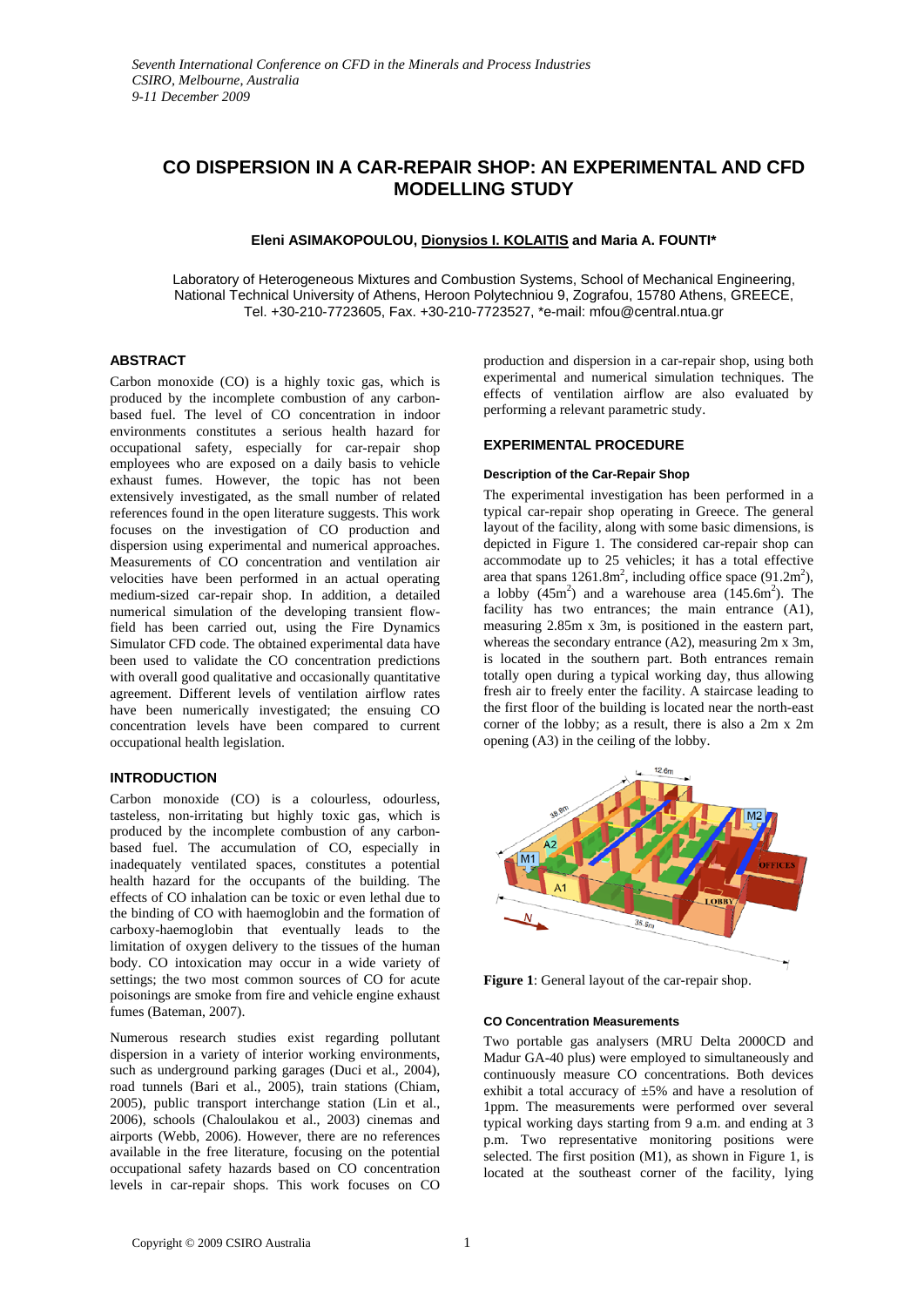between the two entrances, corresponding to a wellventilated (both mechanically and naturally) area that is constantly occupied by employees and is also commonly used by clients as a waiting area. The second position (M2) is located near the northwest corner, far away from all openings of the facility (c.f. Figure 1); exhaust fumes are expected to accumulate in this region. Both gas analyzers were located at a height of 1.6m above the floor, which corresponds to the breathing zone of an average person, and were programmed to record local CO concentration levels in periods of 10s.

The obtained measurements were time-weighted for various time periods, such as 5, 15 and 30 min, in order to allow comparison with respective values suggested by various legal bodies, such as the World Health Organization (WHO, 2000) the National Institute of Safety and Health (NIOSH, 2004), the Greek legislation for occupational safety and the American Conference of Government Industrial Hygienists (ACGIH, 1994). A selection of characteristic Time Weighted Average (T.W.A.) values, based on air quality guidelines for indoor CO concentrations for a typical 8-hour working day, is given in Table 1.

| Organisation | Time Weighted Average CO<br><b>Concentration Guideline Values</b> |     |                  |
|--------------|-------------------------------------------------------------------|-----|------------------|
|              | $mg/m^3$                                                          | ppm | Weighted time    |
| <b>WHO</b>   | 100                                                               | 90  | $15 \text{ min}$ |
|              | 60                                                                | 50  | $30 \text{ min}$ |
|              | 30                                                                | 26  | 1 <sub>hr</sub>  |
|              | 10                                                                | 9   | 8 hrs            |
| Greece       | 55                                                                | 50  | $15 \text{ min}$ |
| <b>NIOSH</b> | 40                                                                | 35  | 8hrs             |
| ACGIH        | 25                                                                | 29  | 8hrs             |

**Table 1**: Air quality guideline values for indoor CO concentrations.

Related directives indicate that mechanical ventilation systems should be used to ensure that CO levels are constantly kept below the values suggested by the standards, in order to establish an acceptable air quality for the employees.

The variation of CO concentration levels over time, measured in a typical working day are depicted in Figure 2 together with the relevant guideline values to allow direct comparison. The T.W.A. values were obtained using a 15-min averaging time. As expected, CO levels in position M1, which is located near the open entrances, are generally lower than the respective values in position M2. It is evident that in both cases, the measured values are significantly lower than the 15-min T.W.A. limiting values suggested by both WHO (90ppm) and the Greek legislation (50ppm). However, the measured values in position M2 may occasionally exceed the 8-hr T.W.A CO levels suggested by WHO (9ppm). Since even low concentrations of CO may cause headache, nausea, dizziness, weariness, decrease in myocardial oxygen consumption and increase in coronary flow and heart rate (Chaloulakou et al., 2002), a very conservative approach would suggest that even the 15-min averaged values should remain below the suggested 8-hr averaged limit.



**Figure 2**: Time evolution of CO concentrations in a car repair shop averaged over 15-min.

### **Ventilation Airflow Measurements**

The installed ventilation system is essentially a "balanced" system, consisting of two distinct branches; the "supply" branch that introduces "fresh" air in the facility (Figure 1, blue-coloured ducts) and the "extraction" branch that removes air from the facility (Figure 1, orange-coloured ducts). A secondary "extraction" branch is installed specifically to remove exhaust fumes from a height of 1m from the ground (Figure 1, yellow-coloured ducts). All branches provide stable pressure conditions to the entire volume of the facility. All the ducts of the main ventilation system are located in a height of 3.5m; the ventilation vents have an orthogonal cross-section, measuring 0.2m x 0.4m, and are positioned on both sides of the ducts, approximately every 6.0m. Mean airflow velocities were measured for every available vent, using a TESTO-435 digital airflow meter.

#### **Entrance Airflow Measurements**

The main and secondary entrances of the repair-shop remain always open, providing an additional source of natural ventilation. The TESTO-435 digital airflow meter was used to measure the outdoor air supply from the main and secondary entrance. The velocity measurements were recorded every 1s for a period of 20min in three different height levels. The time-averaged values of the obtained measurements that were used as initial conditions in the simulations, are presented in Table 2.

| Main entrance (A1) |                           | Secondary entrance (A2) |                           |
|--------------------|---------------------------|-------------------------|---------------------------|
| Height<br>(m)      | Average velocity<br>(m/s) | Height<br>(m)           | Average velocity<br>(m/s) |
| 0.7                | 0.43                      | 0.7                     | 0.43                      |
| 1.35               | 0.24                      | 1.4                     | 0.56                      |
| 2.1                | 0.21                      | 2.0                     | 0.42                      |

**Table 2**: Time-averaged values of outdoor air velocities at the entrances of the repair-shop.

# **NUMERICAL SIMULATION**

### **Presentation of the CFD code**

The Fire Dynamics Simulator (FDS) 5.3 is a Computational Fluid Dynamics (CFD) code capable of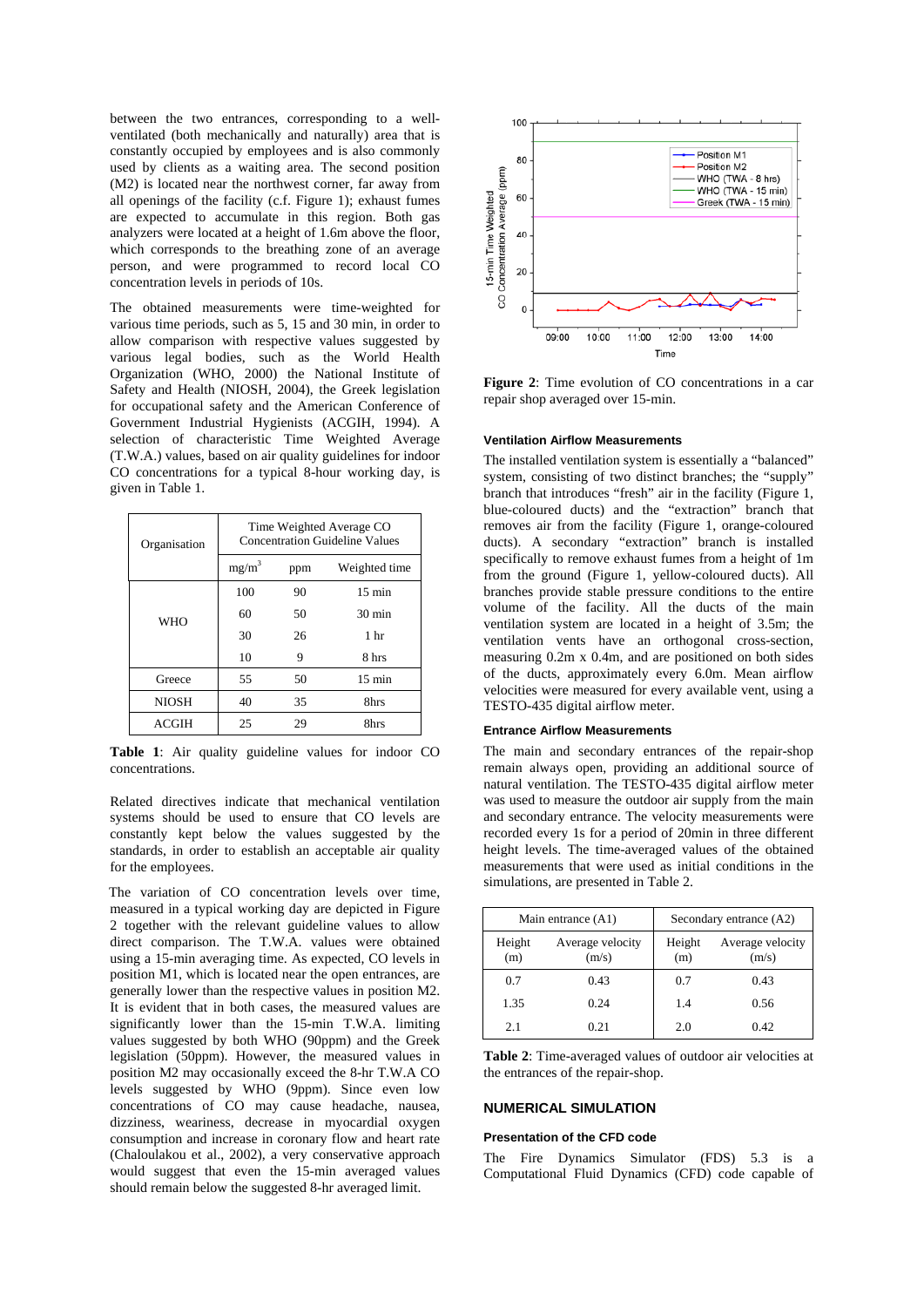numerically simulating fire-driven fluid flows. The equations of mass, momentum and energy conservation are solved by assuming low Mach conditions; the solution is updated in time on a three-dimensional, rectilinear grid. A species transport equation is solved to simulate the dispersion of CO inside the computational domain. Turbulent phenomena are taken into account by using the Large Eddy Simulation (LES) approach. The subgridscale turbulence is simulated using the Smagorinsky model, utilizing a Smagorinsky constant value of 0.2 (MacGrattan et al., 2009). The numerical time-step is continuously adjusted in order to satisfy the CFL criterion. The minimum time-step used in the simulations was 7.5ms.

### **Boundary and Initial Conditions**

In order to construct the numerical grid, the actual geometry of the facility was utilized. A uniform Cartesian grid was used in the simulations, consisting of 488700 cubic cells measuring 0.2m x 0.2m x 0.2m each. 18 "solid" obstructions were included in the computational domain, representing the average number of the vehicles that typically exist in the car-repair shop; each vehicle was assumed to occupy a volume of  $10m<sup>3</sup>$  (green in Figure 1).

The boundary conditions used in the simulation accurately reflected the large number of outdoor air inlets and gas mixture outlets found in the actual car-repair shop. Outdoor air was assumed to enter through the main (A1) and the secondary (A2) entrance, using measured timeaveraged velocity values (Table 2). Outdoor air was also assumed to be introduced through 22 vents located in the "supply" branches of the ventilation system; the respective measured mean velocity values were used as inlet conditions. The "fresh" air introduced to the domain was considered to be free from CO. The gas mixture was allowed to exit the computational domain through an opening at the ceiling of the lobby (A3). Also, the 20 vents of the "extraction" branches of the ventilation system removed the gas mixture at a specified flow rate, according to the respective measurements.

Air was considered to be still at the beginning of the simulations. The initial temperature of the air, as well as the temperature of the "fresh" air introduced in the simulated region, was  $0^{\circ}$ C. The initial CO concentration level was defined according to the respective CO measurements.

### **Modelling of Vehicle CO Emissions**

In order to estimate the value of the CO mass source term used in the simulations, an appropriate modelling of CO emissions, due to the engine operation of the vehicles in the facility, is needed. Due to difficulties in accurately measuring simultaneously the engine operating time and the exact position of the moving vehicles, a simplifying assumption was employed.

The movement of the vehicles, the engine operating time and the approximate position of the vehicles were recorded, in 30s intervals, for a typical working day. During the measurements it was observed that the vehicles' engines were operated mainly during two phases: vehicles entering or leaving the car-repair shop and vehicles undergoing exhaust emission measurements (in the latter case the vehicle's engine remained in operating mode for a period of 2-3min).



**Figure 3**: Positioning of "artificial" CO source regions in the computational domain.

Thus, it was decided to use a simplifying assumption, by considering only 3 distinct regions as sources for the CO emissions. These regions were distributed along the axis of the main corridor, which is used for the transfer of each vehicle to its repair position, and were placed at a distance of 2m, 10m and 20m from the main entrance (Figure 3). As a result, the actual position of each operating vehicle was attributed to one of the three regions that acted as "artificial" CO source, each measuring  $1.0<sup>m²</sup>$ .

It is well known that the rate of exhaust emissions resulting from the fuel combustion in the vehicle's internal combustion engine - depends strongly on the operational mode of the vehicle. For light duty vehicles, three operational modes are typically considered: "cold start", "hot start" and "hot stabilized" (ASHRAE, 1995). The start mode includes the first few minutes of starting the vehicle's engine, when the engine is at full choke and operates with a rich mixture. The length of time between the shutoff and the restart of the engine differentiates the "cold" from the "hot" start. The "hot stabilized" mode occurs when the engine is running after the start mode; in general, emission rates in this case are lower than in the start mode. In this work, typical operating conditions for parking garages, which are similar to the vehicle operation inside car-repair shops, are assumed. In the case of a parking garage (ASHRAE, 1995), CO emissions depend on ambient temperature and the vehicle's operational mode, as shown in Table 3. Since the measurements were obtained during the winter season, values for winter "cold start" emissions were used in the simulations.

|        | "Hot Start"<br>emissions $(g/min)$ | "Cold Start"<br>emissions $(g/min)$ |
|--------|------------------------------------|-------------------------------------|
| Summer | 1.89                               | 3.66                                |
| Winter | 3.38                               | 18.96                               |

**Table 3**: Vehicle CO emissions in parking garages.

In order to calculate the CO mass source terms used in the simulations, the following procedure was followed: For every measured 30s time step, the number of vehicles operating near each "artificial" CO source region was multiplied by the average value of CO emissions for winter and "cold start" conditions. The obtained value was then used to calculate the time evolution of CO mass source that was finally introduced into the FDS code.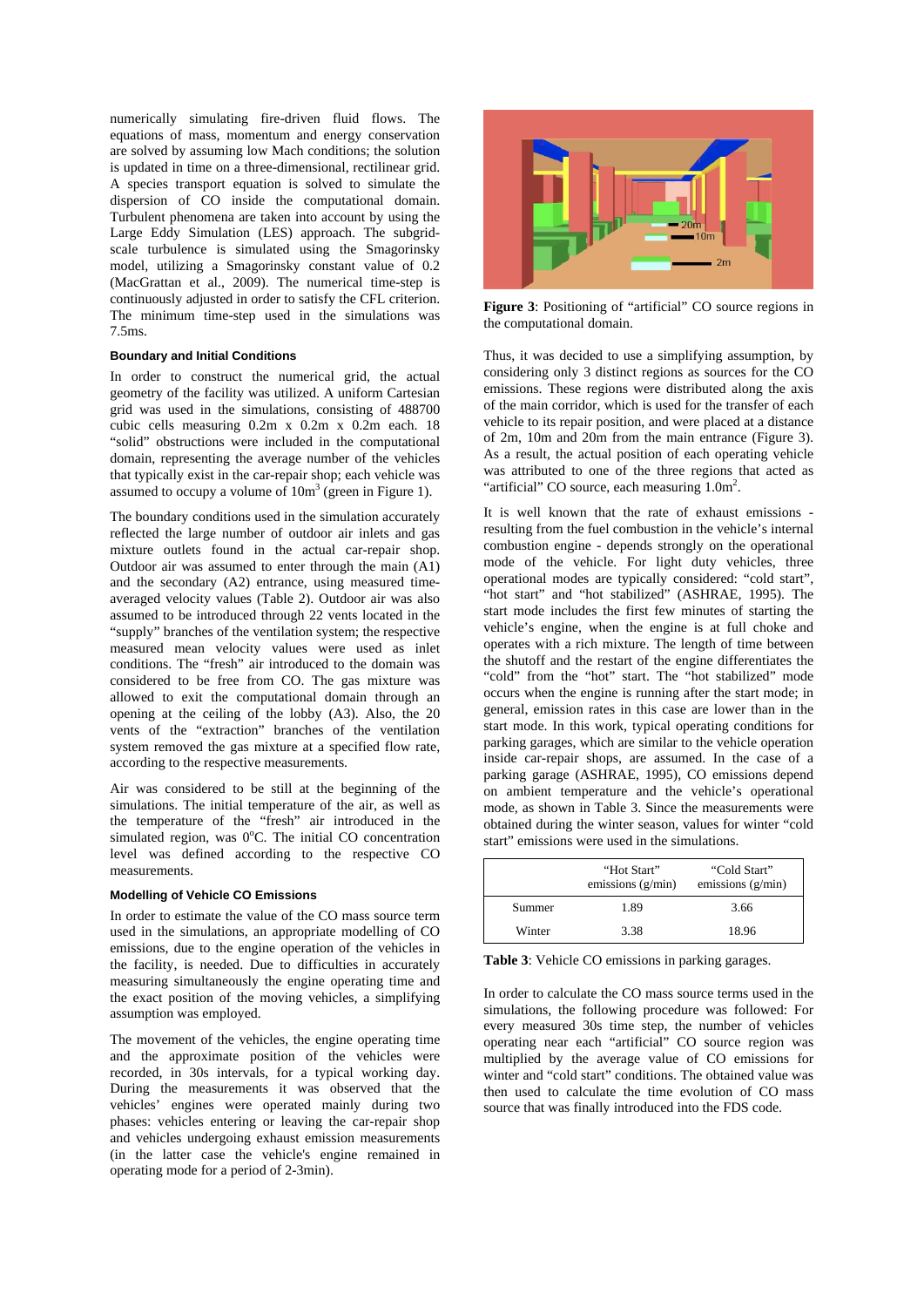### **RESULTS AND DISCUSSION**

### **Validation of the Results**

A 20-min time period, corresponding to the time space 13:06-13:26 in Figure 2, was selected for the simulation. In Figure 4, the obtained CO concentration predictions are compared to the values measured in position M1. Very good levels of agreement are observed, especially during the first 700s of the simulation. After this time point, a drop in CO concentration is evident in the measurements; numerical results describe this trend qualitatively.



**Figure 4**: Comparison between experimental data and numerical results in position M1.

Good qualitative agreement is observed also in the case of position M2 (Figure 5); predictions lie quite close to the measured values for the first 1000s of the simulation. The general over-prediction of the measured values is mainly attributed to the simplifying assumption of using the "cold start" CO emission values for the estimation of the CO mass source terms. The overall qualitative and, in certain cases, quantitative agreement between the obtained numerical results and the available experimental data is quite satisfactory, despite the complexity of the occurring phenomena and the simplifying assumptions employed in the simulation.



**Figure 5**: Comparison between experimental data and numerical results in position M2.

### **Parametric Study**

The ventilation system of the car-repair shop currently operates at conditions corresponding to 5 Air Changes per Hour (ACH). The Greek legislation for occupational safety suggests that mechanical ventilation of car-repair shops should ensure at least 8 ACH. The increase of the flow rate of outdoor air supply is expected to ensure better Indoor Air Quality (IAQ) conditions for the employees. In this context, the effectiveness of such a measure is investigated by means of a parametric study.

Two test cases were considered: the first (5ACH) corresponded to the measured operational conditions of the ventilation system, whereas the second (8ACH) referred to a 60% increase of the "supply" (and, respectively, "extraction") airflow rate. Since no detailed measurements were available for the latter case, a simplified approach was followed to estimate the CO production rate. The time evolution of the average number of vehicles with operating engines in the entire car-repair shop was estimated by using available measured data (Figure 6, lower part). The respective values were grouped in 15-min slots and the wintertime "cold start" CO emission values (Table 3) were used to calculate a "global" CO mass source term (Figure 6, upper part).



**Figure 6**: Average number of vehicles and 15-min T.W.A. of CO production mass flow rate.

A single "slit" CO source term, measuring 22m x 0.4m was assumed to be located in the middle of the main corridor, used for the vehicle movement in the car-repair shop (Figure 7); the calculated time evolution of the CO mass flux was applied to the entire "slit" to simulate CO emissions in a typical working day. In this case, there is no need for detailed CO production time measurements; thus, the single "slit" approach can be used in a variety of car-repair shop simulations. A time period of two hours, between 11:15h and 13:15h, was used for the simulation (yellow region in Figure 6). The monitoring position (P1), located in the office space where a large number of employees work, was selected to comparatively assess the two different ventilation level scenarios.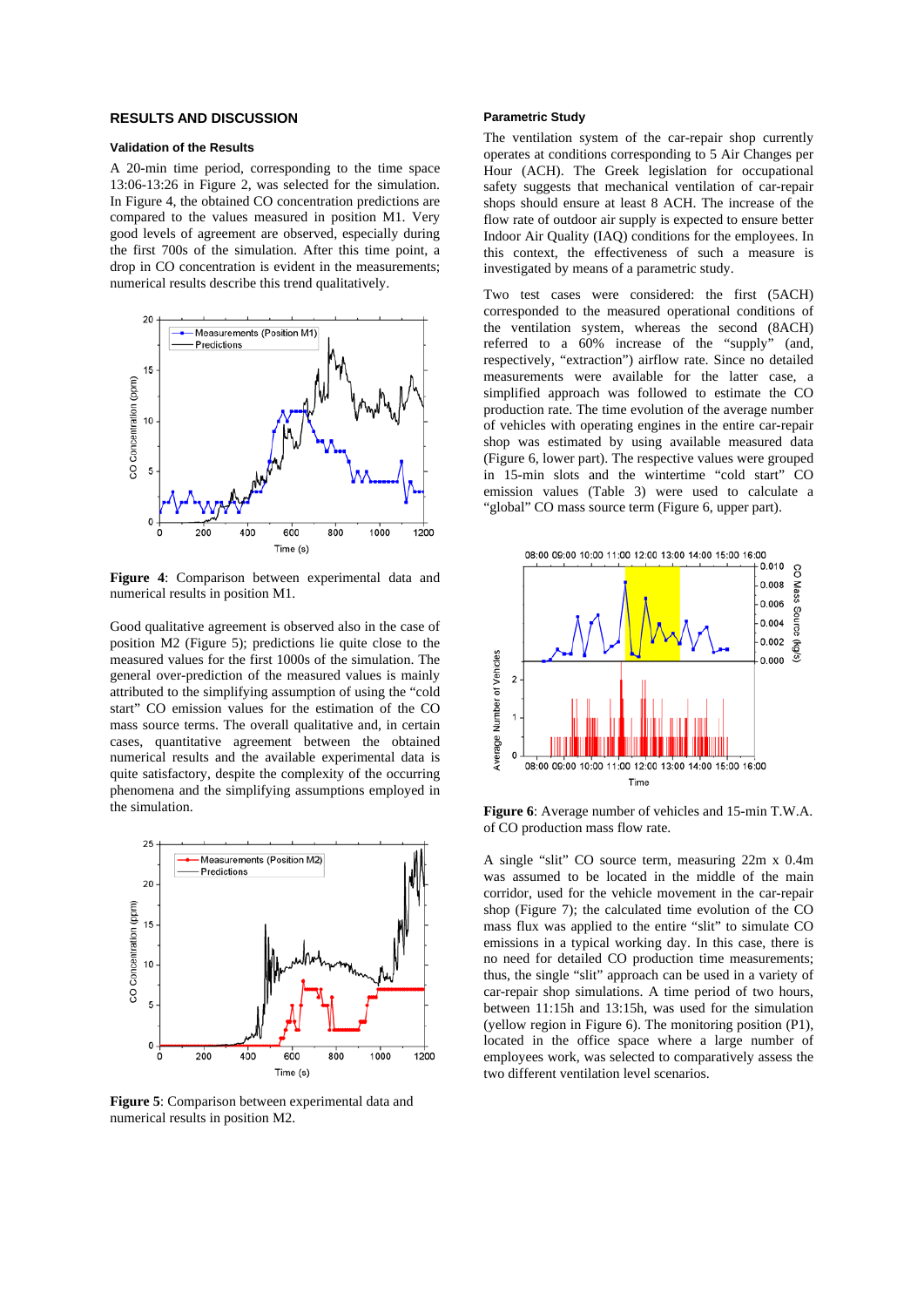

Figure 7: Layout of the continuous CO "slit" source.

The obtained CO concentration predictions are depicted in Figure 8. The temporal evolution curves of the CO concentration in position P1 for both test cases are qualitatively similar, following roughly the temporal evolution curve of the CO source term (Figure 6). As expected, predictions in the 5ACH case are almost 4 times higher than the respective predictions of the 8ACH case.



**Figure 8**: CO concentration predictions (Position P1).

In order to obtain more in-depth information regarding the differences between the two test cases, contour plots of CO concentration at a height of 1.6m above the ground level, 800s after the beginning of the simulation, are shown in Figure 9. In both cases the highest CO concentrations are observed near the main corridor, where the CO "slit" source is positioned. The effect of natural ventilation is evident in the region near the main entrance, where low CO concentration levels are observed. The large differences between the two ventilation scenarios are evident in the lobby and office areas, where no CO is present in the 8ACH case, contrary to the respective predictions of the 5ACH case. As a result, when 8 ACH are used in the ventilation system, a noticeable improvement in IAQ conditions inside the car-repair shop can be clearly seen.



**Figure 9**: Predictions of the CO concentration levels at a height of 1.6m, 800s after the beginning of the simulation (Top: 5ACH, Bottom: 8ACH).

Important information regarding the developing flow-field can be obtained by examining snapshots of the velocity vector predictions inside the car-repair shop. In Figure 10, velocity vector predictions obtained at a height of 1.6m above the floor, 800s after the beginning of the simulation are depicted for the two test cases considered. In general, it is evident that higher mean velocities prevail in the 8ACH case, due to the 60% increased ventilation air flow rate, compared to the 5ACH case; higher velocities result in higher levels of dilution, leading to lower CO concentration levels (Figure 9). The effects of both the "supply" and the "extraction" ventilation branches can be observed; free ventilation becomes evident in the regions close to the main and secondary entrance. In the northwest corner of the facility, regions of intense recirculation develop in both cases, thus explaining the higher CO concentration values measured in position M2, compared to the simultaneous measurements in position M1 (Figure 2).